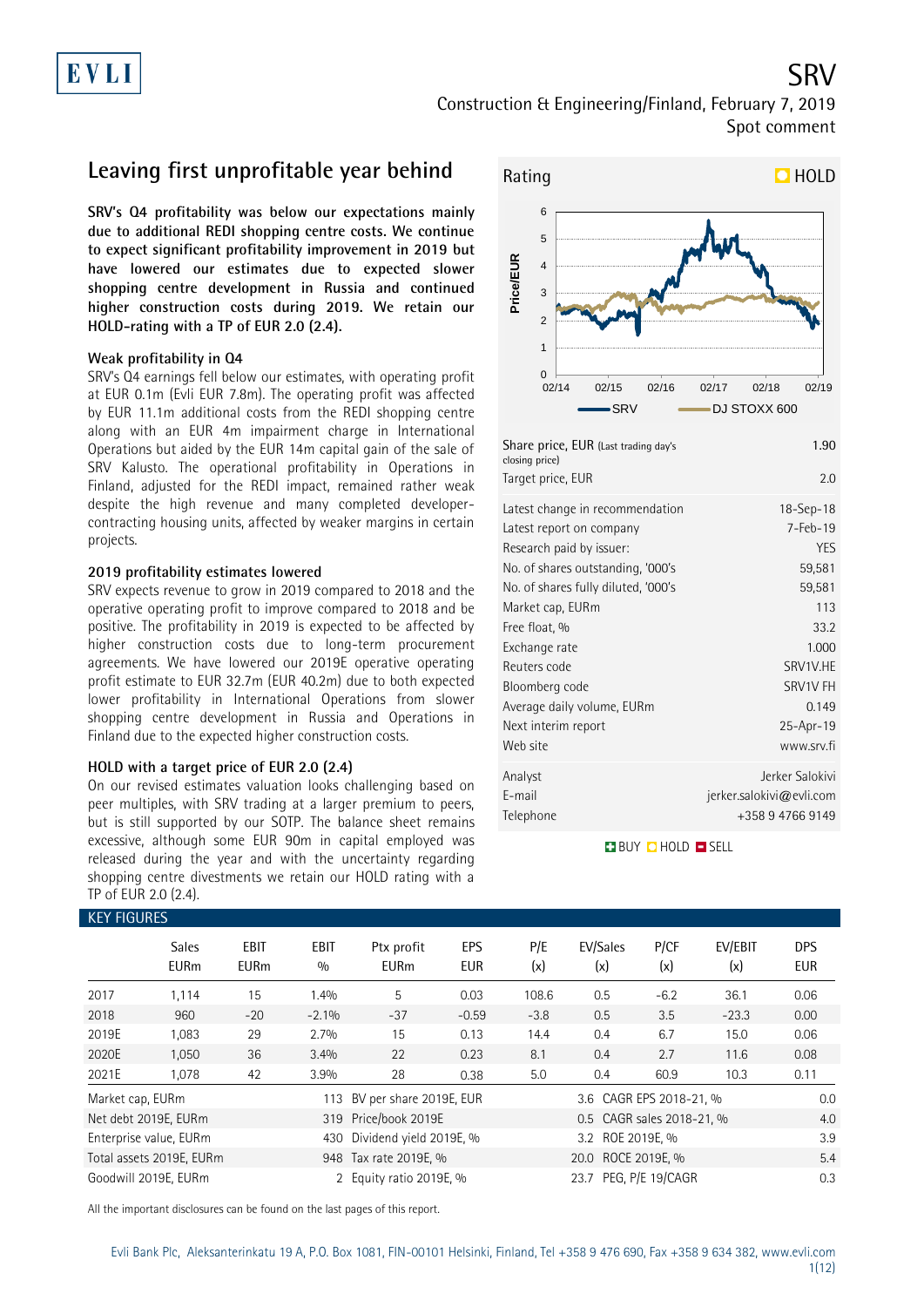# EVLI EQUITY RESEARCH SALL SOMETIME SAN SERVICE SERVICE SERVICE SERVICE SERVICE SERVICE SERVICE SERVICE SERVICE

### Construction & Engineering/Finland, February 7, 2019 Spot comment

| <b>SRV</b>                    | 2017       | Q1/18                                                                                                       | Q2/18    | Q3/18    | Q4/18    | 2018                      | Q1/'19E  | 02/'19E  | 03/19E                            | Q4/'19E  | 2019E                 | 2020E    | 2021E      |
|-------------------------------|------------|-------------------------------------------------------------------------------------------------------------|----------|----------|----------|---------------------------|----------|----------|-----------------------------------|----------|-----------------------|----------|------------|
| Revenue                       | 1 1 1 4 .4 | 215.6                                                                                                       | 235.7    | 208.4    | 299.8    | 959.5                     | 224.7    | 283.4    | 270.5                             | 304.0    | 082.5<br>$\mathbf{1}$ | 050.0    | 077.9      |
| change, %                     | 26.1%      | $-3.6%$                                                                                                     | $-17.0%$ | $-22.2%$ | $-11.6%$ | $-13.9%$                  | 4.2%     | 20.2%    | 29.8%                             | 1.4%     | 12.8%                 | $-3.0%$  | 2.7%       |
| Other operations and elim.    | 0.4        | 0.1                                                                                                         | 0.4      | 0.1      | 0.8      | 1.4                       | 0.0      | 0.0      | 0.0                               | 0.0      | 0.0                   | 0.0      | 0.0        |
|                               |            |                                                                                                             |          |          |          |                           |          |          |                                   |          |                       |          |            |
| Operative operating profit    | 27.1       | $-5.1$                                                                                                      | $-3.4$   | $-3.1$   | 1.5      | $-10.1$                   | 4.8      | 10.4     | 8.0                               | 9.5      | 32.7                  | 35.6     | 41.7       |
| -margin                       | 2.4%       | $-2.4%$                                                                                                     | $-1.4%$  | $-1.5%$  | 0.5%     | $-1.1\%$                  | 2.1%     | 3.7%     | 2.9%                              | 3.1%     | 3.0%                  | 3.4%     | 3.9%       |
| Items affecting comparability | $-11.7$    | $-3.7$                                                                                                      | $-2.1$   | $-2.6$   | $-1.4$   | $-9.8$                    | $-1.0$   | $-1.0$   | $-1.0$                            | $-1.0$   | $-4.0$                | 0.0      | 0.0        |
| Operating profit              | 15.4       | $-8.8$                                                                                                      | $-5.5$   | $-5.7$   | 0.1      | $-19.9$                   | 3.8      | 9.4      | 7.0                               | 8.5      | 28.7                  | 35.6     | 41.7       |
| -margin                       | 1.4%       | $-4.1%$                                                                                                     | $-2.3%$  | $-2.7%$  | 0.0%     | $-2.1%$                   | 1.7%     | 3.3%     | 2.6%                              | 2.8%     | 2.7%                  | 3.4%     | 3.9%       |
| Other operations and elim.    | $-4.8$     | 0.4                                                                                                         | $-1.1$   | $-0.2$   | 13.3     | 12.4                      | $-0.5$   | $-0.5$   | $-0.5$                            | $-1.5$   | $-3.0$                | $-3.0$   | $-3.0$     |
|                               |            |                                                                                                             |          |          |          |                           |          |          |                                   |          |                       |          |            |
| <b>Operations in Finland</b>  | 2017       | Q1/18                                                                                                       | Q2/18    | Q3/18    | Q4/18    | 2018                      | Q1/'19E  | Q2/'19E  | Q3/'19E                           | Q4/'19E  | 2019E                 | 2020E    | 2021E      |
| Revenue                       | 1 096.1    | 213.8                                                                                                       | 233.5    | 206.5    | 296.3    | 950.1                     | 222.9    | 281.6    | 268.7                             | 301.9    | 1 075.0               | 041.0    | 067.9<br>1 |
| change, %                     | 31.7%      | $-2.5%$                                                                                                     | $-15.7%$ | $-21.5%$ | $-12.0%$ | $-13.3%$                  | 4.2%     | 20.6%    | 30.1%                             | 1.9%     | 13.1%                 | $-3.2%$  | 2.6%       |
|                               |            |                                                                                                             |          |          |          |                           |          |          |                                   |          |                       |          |            |
| <b>Business construction</b>  | 716.1      | 154.5                                                                                                       | 165.7    | 159.1    | 182.4    | 661.8                     | 161.1    | 175.2    | 177.7                             | 185.6    | 699.6                 | 735.0    | 749.7      |
| change, %                     | 28.0%      | $-6.0%$                                                                                                     | $-8.0%$  | $-8.0%$  | $-8.2%$  | $-7.6%$                   | 4.3%     | 5.7%     | 11.7%                             | 1.7%     | 5.7%                  | 5.1%     | 2.0%       |
| <b>Housing construction</b>   | 379.9      | 59.3                                                                                                        | 67.8     | 47.4     | 113.9    | 288.4                     | 61.8     | 106.4    | 91.0                              | 116.3    | 375.4                 | 306.0    | 318.2      |
| change, %                     | 39.4%      | 8.2%                                                                                                        | $-30.0%$ | $-47.5%$ | $-17.5%$ | $-24.1%$                  | 4.1%     | 56.9%    | 92.0%                             | 2.1%     | 30.2%                 | $-18.5%$ | 4.0%       |
|                               |            |                                                                                                             |          |          |          |                           |          |          |                                   |          |                       |          |            |
| Operating profit              | 38.6       | $-3.7$                                                                                                      | $-1.7$   | $-1.8$   | $-7.2$   | $-14.4$                   | 6.1      | 11.4     | 9.7                               | 13.0     | 40.2                  | 40.6     | 42.7       |
| -margin                       | 3.5%       | $-1.7%$                                                                                                     | $-0.7%$  | $-0.9%$  | $-2.4%$  | $-1.5%$                   | 2.7%     | 4.0%     | 3.6%                              | 4.3%     | 3.7%                  | 3.9%     | 4.0%       |
|                               |            |                                                                                                             |          |          |          |                           |          |          |                                   |          |                       |          |            |
| International operations      | 2017       | Q1/18                                                                                                       | Q2/18    | Q3/18    | Q4/18    | 2018                      | Q1/'19E  | Q2/'19E  | Q3/'19E                           | Q4/'19E  | 2019E                 | 2020E    | 2021E      |
| Revenue                       | 17.9       | 1.7                                                                                                         | 1.8      | 1.8      | 2.7      | 8.0                       | 1.8      | 1.8      | 1.8                               | 2.1      | 7.5                   | 9.0      | 10.0       |
| change, %                     | $-65.8%$   | $-61.4%$                                                                                                    | $-74.3%$ | $-57.1%$ | 17.4%    | $-55.3%$                  | 5.9%     | $0.0\%$  | 0.0%                              | $-22.2%$ | $-6.3%$               | 20.0%    | 11.1%      |
|                               |            |                                                                                                             |          |          |          |                           |          |          |                                   |          |                       |          |            |
| Operative operating profit    | $-6.7$     | $-1.8$                                                                                                      | $-0.6$   | $-1.1$   | $-4.6$   | $-8.1$                    | $-0.8$   | $-0.5$   | $-1.2$                            | $-2.0$   | $-4.5$                | $-2.0$   | 2.0        |
| -margin                       | $-37.4%$   | $< -100%$                                                                                                   | $-33.3%$ | $-61.1%$ |          | $\lt$ -100 % $\lt$ -100 % | $-44.4%$ | $-27.8%$ | $-66.7%$                          | $-95.2%$ | $-60.0%$              | $-22.2%$ | 20.0%      |
| Items affecting comparability | $-11.7$    | $-3.7$                                                                                                      | $-2.1$   | $-2.6$   | $-1.4$   | $-9.8$                    | $-1.0$   | $-1.0$   | $-1.0$                            | $-1.0$   | $-4.0$                | 0.0      | 0.0        |
| Operating profit              | $-18.4$    | $-5.4$                                                                                                      | $-2.7$   | $-3.7$   | $-6.0$   | $-17.8$                   | $-1.8$   | $-1.5$   | $-2.2$                            | $-3.0$   | $-8.5$                | $-2.0$   | 2.0        |
| -margin                       |            | $\langle 100\% - 100\% - 100\% \rangle$ = $\langle 100\% - 100\% \rangle$ = $\langle 100\% - 100\% \rangle$ |          |          |          |                           |          |          | $-83.3\%$ <-100 % <-100 % <-100 % |          |                       | $-22.2%$ | 20.0%      |

|                                | <b>MCAP</b> |                 | EV/EBITDA |       |            | EV/EBIT |       |       | P/E    |        |
|--------------------------------|-------------|-----------------|-----------|-------|------------|---------|-------|-------|--------|--------|
| <b>SRV PEER GROUP</b>          | <b>MEUR</b> | $\overline{19}$ | 20        | 21    | 19         | 20      | 21    | 19    | 20     | 21     |
| Skanska                        | 6572        | 9.0x            | 8.7x      | 10.0x | 11.7x      | 11.0x   | 12.8x | 12.9x | 12.0x  | 14.9x  |
| Peab                           | 2172        | 8.6x            | 8.5x      | 7.3x  | 11.4x      | 11.3x   |       | 11.2x | 11.1x  |        |
| <b>NCC</b>                     | 1424        | 7.3x            | 5.8x      | 6.1x  | 11.2x      | 8.1x    | 8.6x  | 14.0x | 10.1x  | 11.0x  |
| <b>AF Gruppen</b>              | 1438        | 9.7x            | 9.0x      | 10.0x | 11.1x      | 10.2x   | 11.6x | 16.8x | 15.7x  | 18.0x  |
| <b>Veidekke</b>                | 1271        | 7.8x            | 7.2x      |       | 11.3x      | 10.2x   |       | 11.3x | 10.3x  |        |
| JM                             | 1178        | 9.8x            | 9.7x      | 9.2x  | 10.0x      | 9.7x    | 9.2x  | 10.4x | 10.2x  | 9.6x   |
| <b>B</b> onava                 | 1192        | 11.5x           | 11.4x     | 10.8x | 11.3x      | 11.0x   | 10.8x | 10.8x | 10.6x  | 10.7x  |
| YIT                            | 1118        | 7.2x            | 7.5x      | 7.4x  | 8.9x       | 9.4x    | 9.1x  | 8.2x  | 8.9x   | 8.9x   |
| Lehto Group                    | 267         | 5.9x            | 5.1x      | 5.0x  | 6.3x       | 5.4x    | 6.7x  | 6.9x  | 5.9x   | 7.5x   |
| Peer Group Average             | 1848        | 8.5x            | 8.1x      | 8.2x  | 10.3x      | 9.6x    | 9.8x  | 11.4x | 10.5x  | 11.5x  |
| Peer Group Median              | 1271        | 8.6x            | 8.5x      | 8.3x  | 11.2x      | 10.2x   | 9.2x  | 11.2x | 10.3x  | 10.7x  |
| SRV (Evli est.)                | 112         | 13.2x           | 9.9x      | 8.9x  | 15.4x      | 11.3x   | 10.0x | 15.9x | 8.0x   | 4.9x   |
| SRV prem./disc. to peer median |             | 53%             | 16%       | 7%    | <i>37%</i> | 11%     | 9%    | 42%   | $-23%$ | $-55%$ |

Source Bloomberg, Evli Research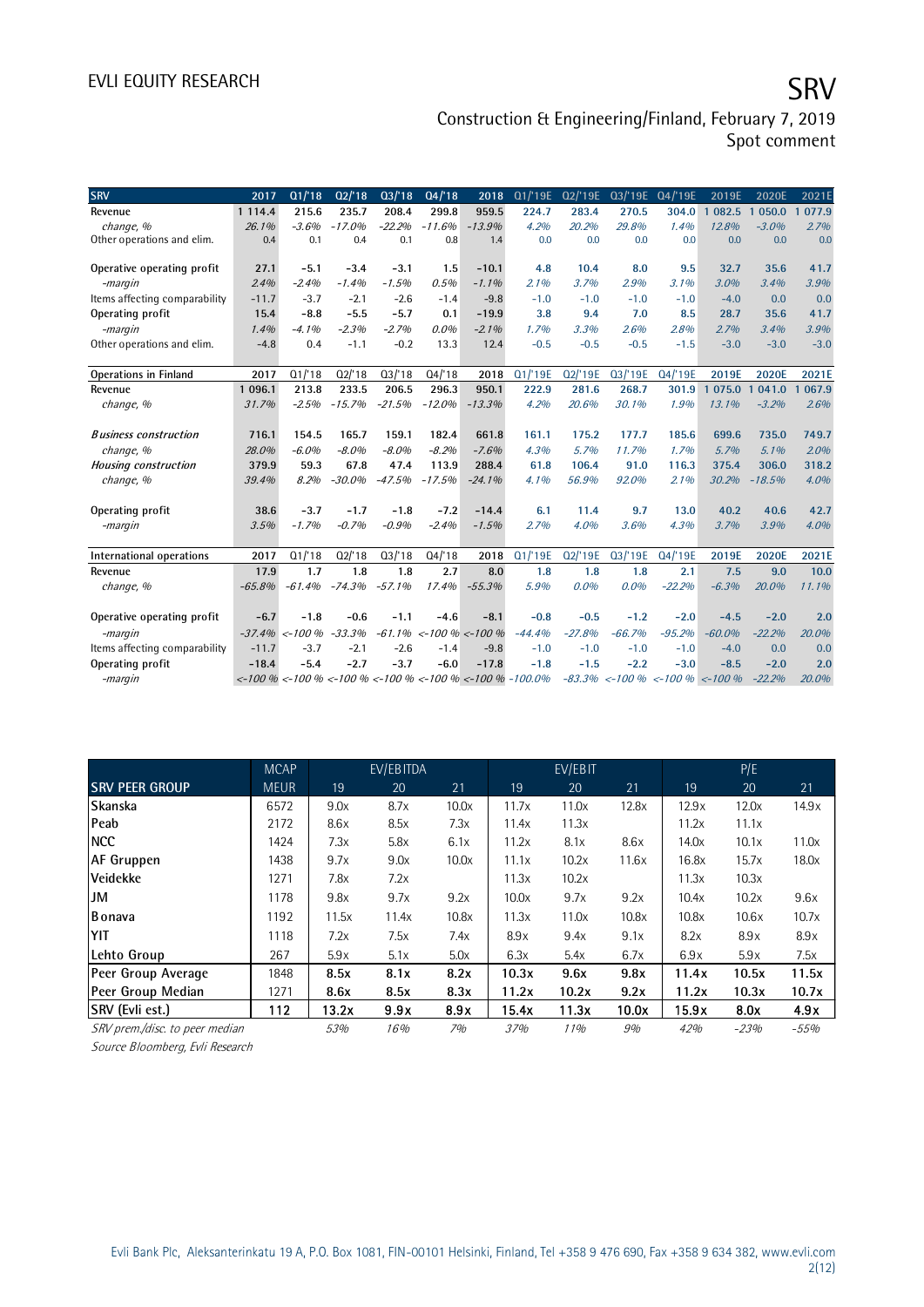# EVLI EQUITY RESEARCH SALL SOMETIME SAN SERVICE SERVICE SERVICE SERVICE SERVICE SERVICE SERVICE SERVICE SERVICE

## Construction & Engineering/Finland, February 7, 2019 Spot comment

| <b>VALUATION</b>        |               |                     |      |        |           |                           |
|-------------------------|---------------|---------------------|------|--------|-----------|---------------------------|
|                         | <b>METRIC</b> | Est., EURm Multiple |      | EV     | Per share | Comments                  |
| Operations in Finland   | EV/EBIT 19E   | 40                  | 10x  | 402    | 6.7       |                           |
| Pearl Plaza             | <b>NPV</b>    | 26                  | 1x   | 26     | 0.4       | Exit '19, yld. 10 %       |
| 4Daily                  | <b>NPV</b>    | 7                   | 1x   | 7      | 0.1       | Exit '21, yld. 10 %       |
| Okhta mall              | <b>NPV</b>    | 71                  | 1x   | 71     | 1.2       | Exit '21, yld. 10 %       |
| <b>REDI</b>             | <b>NPV</b>    | 82                  | 1x   | 82     |           | 1.4 Exit '22, yld. 4.75 % |
| Etmia II                | BV            | 3                   | 1x   | 3      | 0.1       | 2017 BV                   |
| International op. plots | BV            | 83                  | 0.5x | 43     | 0.7       | 2018 BV                   |
| Other operations        |               | -8                  | 10x  | -80    | $-1.3$    |                           |
| Net debt                |               |                     |      | $-328$ | $-5.5$    | Q4/18                     |
| Equity value            | <b>SOTP</b>   |                     |      | 225    | 3.8       |                           |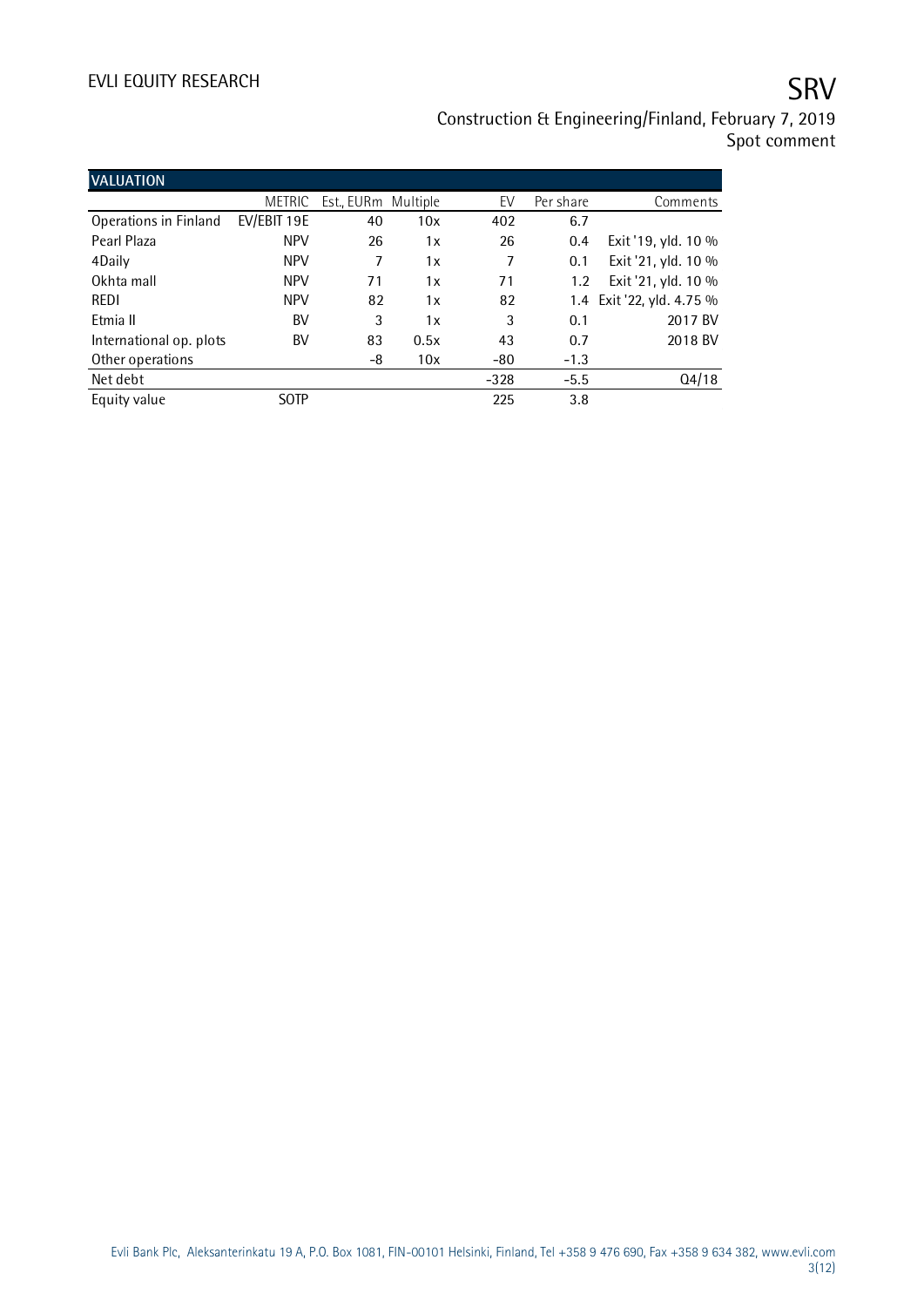| VALUATION RESULTS        | <b>BASE CASE DETAILS</b>   | <b>VALUATION ASSUMPTIONS</b> | ASSUMPTIONS FOR WACC           |      |
|--------------------------|----------------------------|------------------------------|--------------------------------|------|
| Current share price      | 1.90 PV of Free Cash Flow  | 307 Long-term growth, %      | 2.0 Risk-free interest rate, % | 2.25 |
| DCF share value          | 3.32 PV of Horizon value   | 217 WACC, %                  | 8.6 Market risk premium, %     | 5.8  |
| Share price potential, % | 74.9 Unconsolidated equity | 1 Spread, %                  | 0.5 Debt risk premium, %       | 3.5  |
| Maximum value            | 3.9 Marketable securities  | 93 Minimum WACC, %           | 8.1 Equity beta coefficient    | 1.40 |
| Minimum value            | 2.8 Debt - dividend        | -421 Maximum WACC, %         | 9.1 Target debt ratio, %       | 45   |
| Horizon value, %         | 41.4 Value of stock        | 198 Nr of shares, Mn         | 59.6 Effective tax rate, %     | 20   |

| DCF valuation, EURm         | 2018    | 2019E | 2020E          | 2021E | 2022E          | 2023E    | 2024E        | 2025E    | 2026E       | 2027E    | 2028E | Horizon          |
|-----------------------------|---------|-------|----------------|-------|----------------|----------|--------------|----------|-------------|----------|-------|------------------|
| Net sales                   | 960     | 1,083 | 1,050          | 1,078 | 1,099          | 1,121    | 1.144        | 1,167    | 1,190       | 1,214    | 1,239 | 1,264            |
| Sales growth, %             | $-13.9$ | 12.8  | $-3.0$         | 2.7   | 2.0            | 2.0      | 2.0          | 2.0      | 2.0         | 2.0      | 2.0   | 2.0 <sup>°</sup> |
| Operating income (EBIT)     | $-20$   | 29    | 36             | 42    | 42             | 43       | 43           | 44       | 45          | 46       | 47    | 48               |
| EBIT margin, %              | $-2.1$  | 2.7   | 3.4            | 3.9   | 3.8            | 3.8      | 3.8          | 3.8      | 3.8         | 3.8      | 3.8   | 3.8              |
| + Depreciation+amort.       | 5       | 5     | 5              | 5     | 5              | 5        | 5            | 5        | 6           | 6        | 6     |                  |
| - Income taxes              | $-4$    | $-6$  | $-7$           | -8    | $-8$           | $-9$     | $-9$         | $-9$     | $-9$        | $-9$     | $-9$  |                  |
| - Change in NWC             | 56      | $-11$ | 8              | $-36$ | $-6$           | 5        | 6            | $-6$     | $-6$        | $-6$     | $-6$  |                  |
| NWC / Sales, %              | 26.7    | 24.7  | 24.7           | 27.4  | 27.4           | 26.4     | 25.4         | 25.4     | 25.4        | 25.4     | 25.4  |                  |
| + Change in other liabs     | 2       | 0     | $\overline{0}$ | 0     | $\overline{0}$ | $\Omega$ | $\mathbf{0}$ | 0        | $\Omega$    | $\Omega$ | 0     |                  |
| - Capital Expenditure       | $-2$    | $-6$  | $-5$           | $-5$  | $-5$           | $-5$     | $-5$         | $-6$     | $-6$        | $-6$     | $-6$  | -6               |
| Investments / Sales, %      | 0.2     | 0.5   | 0.5            | 0.5   | 0.5            | 0.5      | 0.5          | 0.5      | 0.5         | 0.5      | 0.5   | 0.5              |
| - Other items               | $-4$    | 20    | -4             | 77    | 82             | $\Omega$ | $\mathbf{0}$ | $\Omega$ | $\mathbf 0$ | 0        | 0     |                  |
| $=$ Unlevered Free CF (FCF) | 34      | 31    | 33             | 74    | 109            | 39       | 40           | 30       | 30          | 31       | 31    | 490              |
| $=$ Discounted FCF (DFCF)   |         | 29    | 28             | 58    | 79             | 26       | 25           | 17       | 16          | 15       | 14    | 217              |
|                             |         |       |                |       |                |          |              |          |             |          |       |                  |
| $=$ DFCF min WACC           |         | 29    | 28             | 59    | 81             | 27       | 25           | 17       | 16          | 15       | 15    | 246              |
| $=$ DFCF max WACC           |         | 29    | 28             | 58    | 78             | 26       | 24           | 16       | 15          | 14       | 13    | 193              |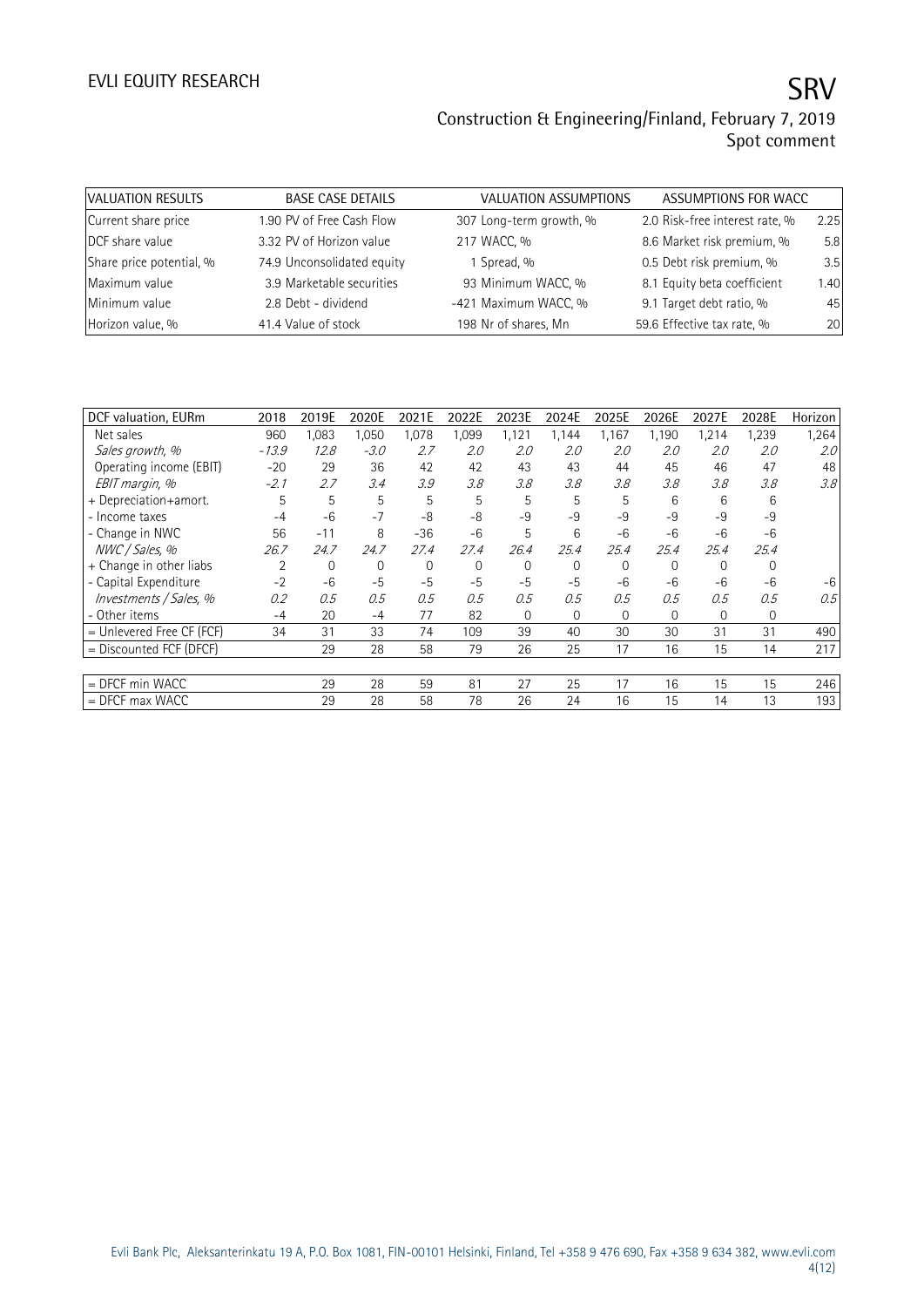| <b>INTERIM FIGURES</b>               |                |                |                |                |                |                |                     |                |                |          |          |                           |
|--------------------------------------|----------------|----------------|----------------|----------------|----------------|----------------|---------------------|----------------|----------------|----------|----------|---------------------------|
| EVLI ESTIMATES, EURm                 | 201801         | 201802         | 201803         | 201804         | 2018           | 2019Q1E        | 2019Q2E             | 2019Q3E        | 2019Q4E        | 2019E    | 2020E    | 2021E                     |
| Net sales                            | 216            | 236            | 209            | 300            | 960            | 225            | 283                 | 271            | 304            | 1,083    | 1,050    | 1,078                     |
| EBITDA                               | $-8$           | $-5$           | $-5$           | 3              | $-14$          | 5              | 11                  | 8              | 10             | 33       | 41       | 47                        |
| EBITDA margin (%)                    | $-3.6$         | $-2.1$         | $-2.3$         | 1.0            | $-1.5$         | 2.2            | 3.7                 | 3.0            | 3.2            | 3.1      | 3.9      | 4.3                       |
| EBIT                                 | $-9$           | $-6$           | $-6$           | $\mathbf 0$    | $-20$          | $\overline{4}$ | 9                   | $\overline{7}$ | 9              | 29       | 36       | 42                        |
| EBIT margin (%)                      | $-4.0$         | $-2.4$         | $-2.7$         | 0.1            | $-2.1$         | 1.7            | 3.3                 | 2.6            | 2.8            | 2.7      | 3.4      | 3.9                       |
| Net financial items                  | $-3$           | $-4$           | $-3$           | $-6$           | $-17$          | $-3$           | $-3$                | $-3$           | $-3$           | $-14$    | $-13$    | $-13$                     |
| Pre-tax profit                       | $-12$          | $-10$          | $-9$           | $-6$           | $-37$          | $\mathbf{0}$   | 6                   | 3              | 5              | 15       | 22       | 28                        |
| Tax                                  | $\overline{2}$ | $\overline{1}$ | $\mathbf{1}$   | $\overline{2}$ | 6              | $\mathbf{0}$   | $-1$                | $-1$           | $-1$           | $-3$     | $-4$     | $-6$                      |
| Tax rate (%)                         | 12.4           | 13.1           | 11.0           | 37.7           | 16.4           | 20.0           | 20.0                | 20.0           | 20.0           | 20.0     | 20.0     | 20.0                      |
| Net profit                           | $-12$          | $-10$          | $-9$           | $-4$           | $-35$          | $-1$           | $\overline{4}$      | $\overline{2}$ | 3              | 8        | 14       | 23                        |
| EPS                                  | $-0.19$        | $-0.16$        | $-0.16$        | $-0.08$        | $-0.59$        | $-0.01$        | 0.06                | 0.03           | 0.05           | 0.13     | 0.23     | 0.38                      |
| EPS adjusted (diluted no. of shares) | $-0.19$        | $-0.16$        | $-0.16$        | $-0.08$        | $-0.59$        | $-0.01$        | 0.06                | 0.03           | 0.05           | 0.13     | 0.23     | 0.38                      |
| Dividend per share                   | 0.00           | 0.00           | 0.00           | 0.00           | 0.00           | 0.00           | 0.00                | 0.00           | 0.00           | 0.06     | 0.08     | 0.11                      |
| SALES, EURm                          |                |                |                |                |                |                |                     |                |                |          |          |                           |
| Finnish operations                   | 214            | 234            | 207            | 296            | 950            | 223            | 282                 | 269            | 302            | 1,075    | 1,041    | 1,068                     |
| International                        | $\overline{2}$ | $\overline{2}$ | $\overline{2}$ | 3              | 8              | $\overline{2}$ | $\overline{2}$      | $\overline{2}$ | $\overline{2}$ | 8        | 9        | 10                        |
| Other                                | $\mathbf 0$    | $\mathbf{1}$   | $\overline{0}$ | $\overline{1}$ | $\overline{2}$ | $\Omega$       | $\Omega$            | $\mathbf 0$    | $\mathbf 0$    | $\Omega$ | $\Omega$ | $\mathsf{O}\xspace$       |
| Total                                | 216            | 236            | 209            | 300            | 960            | 225            | 283                 | 271            | 304            | 1,083    | 1,050    | 1,078                     |
| SALES GROWTH, Y/Y %                  |                |                |                |                |                |                |                     |                |                |          |          |                           |
| Finnish operations                   | $-2.5$         | $-15.7$        | $-21.5$        | $-12.0$        | $-13.3$        | 4.2            | 20.6                | 30.1           | 1.9            | 13.1     | $-3.2$   | 2.6                       |
| <i>International</i>                 | $-61.4$        | $-74.3$        | $-54.8$        | 30.0           | $-54.5$        | 5.9            | 0.0                 | $-5.3$         | $-19.2$        | $-6.2$   | 20.0     | 11.1                      |
| Other                                | 0.0            | 0.0            | $-75.0$        | 0.0            | 275.0          | $-99.9$        | $-100.0$            | $-99.9$        | $-100.0$       | $-100.0$ | 0.0      | 0.0                       |
| Total                                | $-3.6$         | $-16.9$        | $-22.1$        | $-11.5$        | $-13.9$        | 4.2            | 20.2                | 29.8           | 1.5            | 12.8     | $-3.0$   | 2.7                       |
| EBIT, EURm                           |                |                |                |                |                |                |                     |                |                |          |          |                           |
| Finnish operations                   | $-4$           | $-2$           | $-2$           | $-7$           | $-14$          | 6              | 11                  | 10             | 13             | 40       | 41       | 43                        |
| International                        | $-5$           | $-3$           | $-4$           | $-6$           | $-18$          | $-2$           | $-1$                | $-2$           | $-3$           | $-8$     | $-2$     | $\overline{2}$            |
| Other                                | 0              | $-1$           | 0              | 13             | 12             | $\mathbf 0$    | $\mathsf{O}\xspace$ | 0              | $-1$           | $-3$     | $-3$     | $-3$                      |
| Total                                | $-9$           | $-6$           | $-6$           | $\mathbf{0}$   | $-20$          | $\overline{4}$ | 9                   | $\overline{7}$ | 9              | 29       | 36       | 42                        |
| EBIT margin, %                       |                |                |                |                |                |                |                     |                |                |          |          |                           |
| Finnish operations                   | $-1.7$         | $-0.7$         | $-0.9$         | $-2.4$         | $-1.5$         | 2.7            | 4.0                 | 3.6            | 4.3            | 3.7      | 3.9      | 4.0                       |
| <i>International</i>                 | $-317.6$       | $-150.0$       | $-194.7$       | $-230.8$       | $-222.5$       | $-100.0$       | $-83.3$             | $-122.2$       | $-142.9$       | $-113.3$ | $-22.2$  | 20.0                      |
| Other                                | 400.0          | $-240.0$       | $-100.0$       | 1,662.5        | 826.7          |                |                     |                |                |          |          |                           |
| Total                                | $-4.0$         | $-2.4$         | $-2.7$         | 0.1            | $-2.1$         | 1.7            | 3.3                 | 2.6            | 2.8            | 2.7      | 3.4      | $\mathcal{Z} \mathcal{Q}$ |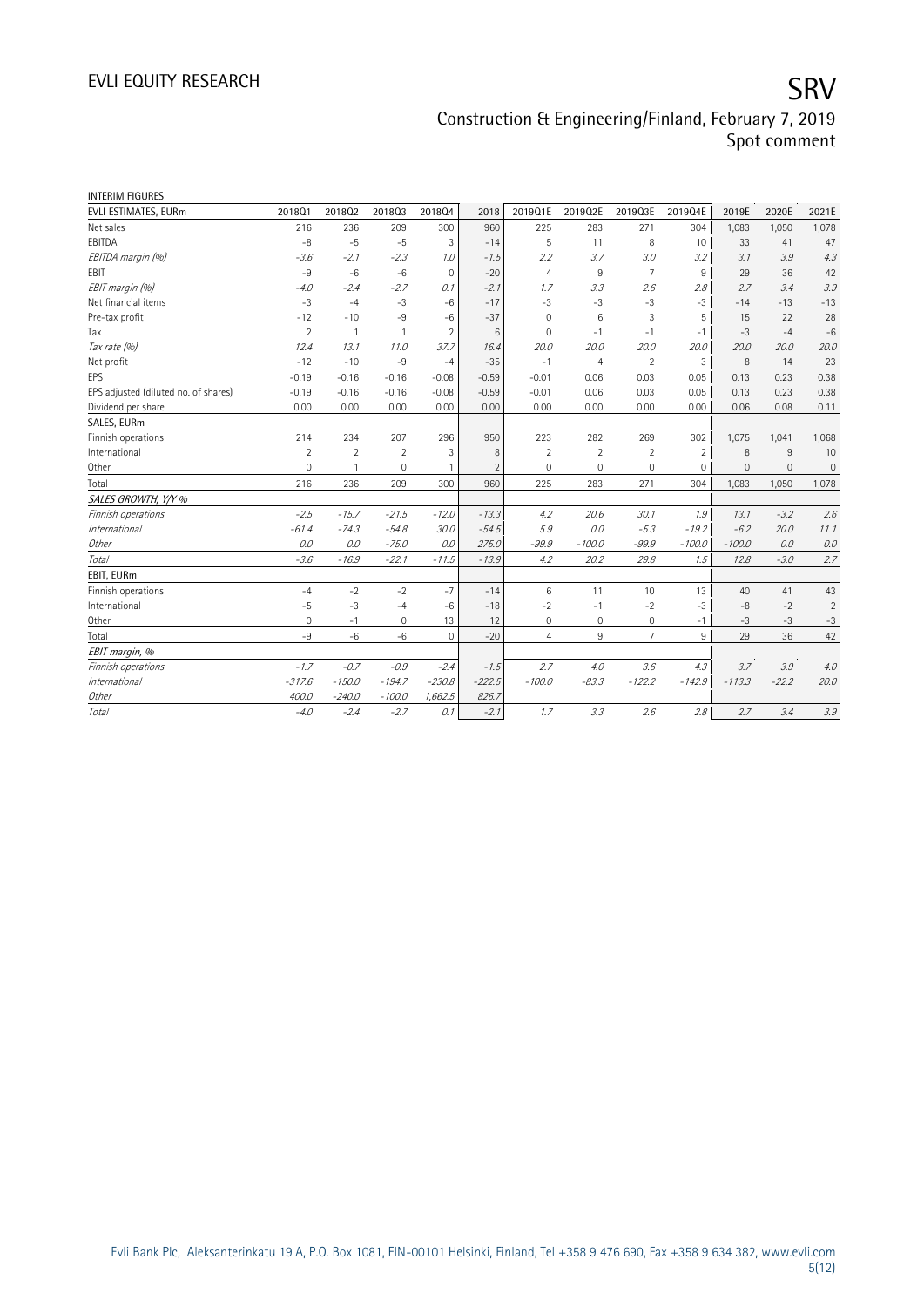| INCOME STATEMENT, EURm                   | 2014                                                                                                                                                                                                                                                                                                                                                                                                                                                      | 2015                | 2016                     | 2017                        | 2018             | 2019E               | 2020E               | 2021E               |
|------------------------------------------|-----------------------------------------------------------------------------------------------------------------------------------------------------------------------------------------------------------------------------------------------------------------------------------------------------------------------------------------------------------------------------------------------------------------------------------------------------------|---------------------|--------------------------|-----------------------------|------------------|---------------------|---------------------|---------------------|
| Sales                                    | 685                                                                                                                                                                                                                                                                                                                                                                                                                                                       | 719                 | 884                      | 1,114                       | 960              | 1,083               | 1,050               | 1,078               |
| Sales growth (%)                         | $0.8\,$                                                                                                                                                                                                                                                                                                                                                                                                                                                   | 5.1                 | 22.9                     | 26.0                        | $-13.9$          | 12.8                | $-3.0$              | 2.7                 |
| Costs                                    | $-658$                                                                                                                                                                                                                                                                                                                                                                                                                                                    | $-691$              | $-850$                   | $-1,093$                    | $-974$           | $-1,049$            | $-1,009$            | $-1,031$            |
| Reported EBITDA                          | 27                                                                                                                                                                                                                                                                                                                                                                                                                                                        | 28                  | 34                       | 21                          | $-14$            | 33                  | 41                  | 47                  |
| Extraordinary items in EBITDA            | $\overline{0}$                                                                                                                                                                                                                                                                                                                                                                                                                                            | $\mathbf 0$         | $\mathbf 0$              | $\circ$                     | $\mathbf 0$      | $\mathsf{O}\xspace$ | $\mathbf 0$         | $\mathbf 0$         |
| EBITDA margin (%)                        | 3.9                                                                                                                                                                                                                                                                                                                                                                                                                                                       | 3.9                 | 3.9                      | 1.9                         | $-1.5$           | 3.1                 | 3.9                 | 4.3                 |
| Depreciation                             | $-2$                                                                                                                                                                                                                                                                                                                                                                                                                                                      | $-3$                | $-7$                     | $-6$                        | $-5$             | $-5$                | $-5$                | $-5$                |
| EBITA                                    | 25                                                                                                                                                                                                                                                                                                                                                                                                                                                        | 25                  | 28                       | 15                          | $-20$            | 29                  | 36                  | 42                  |
| Goodwill amortization / writedown        | $\mathbf 0$                                                                                                                                                                                                                                                                                                                                                                                                                                               | $\mathbf 0$         | $\mathbf 0$              | $\circ$                     | $\mathbb O$      | $\mathbb O$         | $\mathbf 0$         | $\mathbf 0$         |
| Reported EBIT                            | 25                                                                                                                                                                                                                                                                                                                                                                                                                                                        | 25                  | 28                       | 15                          | $-20$            | 29                  | 36                  | 42                  |
| EBIT margin (%)                          | 3.6                                                                                                                                                                                                                                                                                                                                                                                                                                                       | 3.4                 | 3.1                      | 1.4                         | $-2.1$           | 2.7                 | 3.4                 | 3.9                 |
| Net financials                           | $-6$                                                                                                                                                                                                                                                                                                                                                                                                                                                      | $-7$                | $-11$                    | $-11$                       | $-17$            | $-14$               | $-13$               | $-13$               |
| Pre-tax profit                           | 18                                                                                                                                                                                                                                                                                                                                                                                                                                                        | 18                  | 16                       | 5                           | $-37$            | 15                  | 22                  | 28                  |
| Extraordinary items                      | $\mathbf 0$                                                                                                                                                                                                                                                                                                                                                                                                                                               | $\mathbf 0$         | $\mathbf 0$              | $\mathbf 0$                 | $\mathbf 0$      | $\mathbb O$         | $\mathbf 0$         | $\mathbf 0$         |
| Taxes                                    | $-4$                                                                                                                                                                                                                                                                                                                                                                                                                                                      | $-4$                | $-2$                     | 1                           | 6                | -3                  | $-4$                | $-6$                |
| Minority shares                          | $\mathbf 0$                                                                                                                                                                                                                                                                                                                                                                                                                                               | $\mathbf 0$         | $\mathbf 0$              | $\mathsf{O}\xspace$         | $\mathbf 0$      | $\mathsf{O}\xspace$ | $\mathbf 0$         | $\overline{0}$      |
| Net profit                               | 10                                                                                                                                                                                                                                                                                                                                                                                                                                                        | 10                  | 9                        | $\overline{2}$              | $-35$            | 8                   | 14                  | 23                  |
| <b>BALANCE SHEET, EURm</b>               |                                                                                                                                                                                                                                                                                                                                                                                                                                                           |                     |                          |                             |                  |                     |                     |                     |
| Assets                                   |                                                                                                                                                                                                                                                                                                                                                                                                                                                           |                     |                          |                             |                  |                     |                     |                     |
| Fixed assets                             | 152                                                                                                                                                                                                                                                                                                                                                                                                                                                       | 263                 | 295                      | 287                         | 273              | 274                 | 274                 | 274                 |
| % of sales                               | 22                                                                                                                                                                                                                                                                                                                                                                                                                                                        | 37                  | 33                       | 26                          | 28               | 25                  | 26                  | 25                  |
| Goodwill                                 | $\sqrt{2}$                                                                                                                                                                                                                                                                                                                                                                                                                                                | $\overline{2}$      | $\overline{2}$           | $\overline{c}$              | $\sqrt{2}$       | $\sqrt{2}$          | $\overline{c}$      | $\overline{2}$      |
| % of sales                               | 0                                                                                                                                                                                                                                                                                                                                                                                                                                                         | $\mathcal O$        | 0                        | 0                           | 0                | 0                   | 0                   | 0                   |
| Inventory                                | 313                                                                                                                                                                                                                                                                                                                                                                                                                                                       | 337                 | 400                      | 419                         | 438              | 411                 | 399                 | 410                 |
| % of sales                               | 46                                                                                                                                                                                                                                                                                                                                                                                                                                                        | 47                  | 45                       | 38                          | 46               | 38                  | 38                  | 38                  |
| Receivables                              | 84                                                                                                                                                                                                                                                                                                                                                                                                                                                        | 119                 | 122                      | 146                         | 122              | 137                 | 133                 | 166                 |
| % of sales                               | 12                                                                                                                                                                                                                                                                                                                                                                                                                                                        | 17                  | 14                       | 13                          | 13               | 13                  | 13                  | 15                  |
| Liquid funds                             | 18                                                                                                                                                                                                                                                                                                                                                                                                                                                        | 35                  | 55                       | 24                          | 93               | 105                 | 102                 | 105                 |
| % of sales                               | $\mathcal{I}% _{G}=\mathcal{I}_{G}=\mathcal{I}_{G}=\mathcal{I}_{G}=\mathcal{I}_{G}=\mathcal{I}_{G}=\mathcal{I}_{G}=\mathcal{I}_{G}=\mathcal{I}_{G}=\mathcal{I}_{G}=\mathcal{I}_{G}=\mathcal{I}_{G}=\mathcal{I}_{G}=\mathcal{I}_{G}=\mathcal{I}_{G}=\mathcal{I}_{G}=\mathcal{I}_{G}=\mathcal{I}_{G}=\mathcal{I}_{G}=\mathcal{I}_{G}=\mathcal{I}_{G}=\mathcal{I}_{G}=\mathcal{I}_{G}=\mathcal{I}_{G}=\mathcal{I}_{G}=\mathcal{I}_{G}=\mathcal{I}_{G}=\math$ | 5                   | 6                        | $\mathcal{L}_{\mathcal{L}}$ | 10               | 10                  | 10                  | 10                  |
| Total assets                             | 576                                                                                                                                                                                                                                                                                                                                                                                                                                                       | 763                 | 883                      | 889                         | 947              | 948                 | 929                 | 975                 |
| Liabilities                              |                                                                                                                                                                                                                                                                                                                                                                                                                                                           |                     |                          |                             |                  |                     |                     |                     |
| Equity                                   | 180                                                                                                                                                                                                                                                                                                                                                                                                                                                       | 232                 | 250                      | 238                         | 189              | 209                 | 220                 | 238                 |
| % of sales                               | 26                                                                                                                                                                                                                                                                                                                                                                                                                                                        | 32                  | 28                       | 21                          | 20               | 19                  | 21                  | 22                  |
| Deferred taxes                           | $\overline{2}$                                                                                                                                                                                                                                                                                                                                                                                                                                            | $\overline{2}$      | $\overline{4}$           | 5                           | 5                | 5                   | 5                   | 5                   |
| % of sales                               | 0                                                                                                                                                                                                                                                                                                                                                                                                                                                         | 0                   | 0                        | 0                           | $\mathcal I$     | 0                   | 0                   | 0                   |
| Interest bearing debt                    | 270                                                                                                                                                                                                                                                                                                                                                                                                                                                       | 311                 | 346                      | 366                         | 421              | 424                 | 402                 | 424                 |
| % of sales                               | 39                                                                                                                                                                                                                                                                                                                                                                                                                                                        | 43                  | 39                       | 33                          | 44               | 39                  | 38                  | 39                  |
| Non-interest bearing current liabilities | 114                                                                                                                                                                                                                                                                                                                                                                                                                                                       | 202                 | 253                      | 252                         | 304              | 281                 | 273                 | 280                 |
| % of sales                               | 17                                                                                                                                                                                                                                                                                                                                                                                                                                                        | 28                  | 29                       | 23                          | 32               | 26                  | 26                  | 26                  |
| Other interest free debt                 | $\mathbf 0$                                                                                                                                                                                                                                                                                                                                                                                                                                               | $\overline{4}$      | 14                       | 18                          | 9                | 9                   | $9\,$               | 9                   |
| % of sales                               | 0                                                                                                                                                                                                                                                                                                                                                                                                                                                         | $\cal I$            | $\overline{\mathcal{L}}$ | $\mathcal{L}_{\mathcal{L}}$ | $\mathcal I$     | $\mathcal I$        | $\mathcal{I}$       | $\mathcal{I}$       |
| <b>Total liabilities</b>                 | 576                                                                                                                                                                                                                                                                                                                                                                                                                                                       | 763                 | 883                      | 889                         | 947              | 948                 | 929                 | 975                 |
| CASH FLOW, EURm                          |                                                                                                                                                                                                                                                                                                                                                                                                                                                           |                     |                          |                             |                  |                     |                     |                     |
| + EBITDA                                 | 27                                                                                                                                                                                                                                                                                                                                                                                                                                                        | 28                  | 34                       | 21                          | $-14$            | 33                  | 41                  | 47                  |
| - Net financial items                    | $-6$                                                                                                                                                                                                                                                                                                                                                                                                                                                      | $-7$                | $-11$                    | $-11$                       | $-17$            | $-14$               | $-13$               | $-13$               |
| - Taxes                                  | $-4$                                                                                                                                                                                                                                                                                                                                                                                                                                                      | $-3$                | $^{\rm -2}$              | $\mathbf 0$                 | $-1$             | $-3$                | $-4$                | $-6$                |
| - Increase in Net Working Capital        | 39                                                                                                                                                                                                                                                                                                                                                                                                                                                        | 29                  | $-15$                    | $-44$                       | 56               | $-11$               | 8                   | $-36$               |
| $+/-$ Other                              | -8                                                                                                                                                                                                                                                                                                                                                                                                                                                        | $\overline{2}$      | 25                       | $-1$                        | $-4$             | 20                  | $-4$                | 77                  |
| = Cash flow from operations              | 47                                                                                                                                                                                                                                                                                                                                                                                                                                                        | 50                  | 31                       | $-35$                       | 26               | 26                  | 27                  | 69                  |
| - Capex                                  | $-34$                                                                                                                                                                                                                                                                                                                                                                                                                                                     | $-118$              | $-13$                    | $-13$                       | $-2$             | -6                  | $-5$                | $-5$                |
| - Acquisitions                           | $\mathbb O$                                                                                                                                                                                                                                                                                                                                                                                                                                               | $\mathsf{O}\xspace$ | $\mathsf{O}\xspace$      | $\mathbb O$                 | $\mathbf 0$      | $\mathbb O$         | $\mathbf 0$         | $\mathbf 0$         |
| + Divestments                            | $\mathbf 0$                                                                                                                                                                                                                                                                                                                                                                                                                                               | $\mathsf{O}\xspace$ | $\mathsf{O}\xspace$      | $\circ$                     | $\boldsymbol{0}$ | $\mathbb O$         | $\bf 0$             | $\mathsf{O}\xspace$ |
| = Net cash flow                          | 18                                                                                                                                                                                                                                                                                                                                                                                                                                                        | $-76$               | 18                       | $-48$                       | 24               | 20                  | 22                  | 63                  |
| +/- Change in interest-bearing debt      | $-81$                                                                                                                                                                                                                                                                                                                                                                                                                                                     | 41                  | 35                       | 20                          | 55               | 3                   | $-22$               | 21                  |
| +/- New issues/buybacks                  | $-3$                                                                                                                                                                                                                                                                                                                                                                                                                                                      | 47                  | 15                       | $-8$                        | $-11$            | 13                  | $\mathbf 0$         | $\mathbf 0$         |
| - Paid dividend                          | $-4$                                                                                                                                                                                                                                                                                                                                                                                                                                                      | $-4$                | -6                       | $-6$                        | $-4$             | $\mathbb O$         | $-4$                | $-5$                |
| +/- Change in loan receivables           | $-1$                                                                                                                                                                                                                                                                                                                                                                                                                                                      | 5                   | $-43$                    | 10                          | $\overline{2}$   | $\mathbb O$         | $\mathsf{O}\xspace$ | $\mathbb O$         |
| Change in cash                           | $-71$                                                                                                                                                                                                                                                                                                                                                                                                                                                     | 12                  | 19                       | $-32$                       | 66               | 36                  | $-3$                | 80                  |
|                                          |                                                                                                                                                                                                                                                                                                                                                                                                                                                           |                     |                          |                             |                  |                     |                     |                     |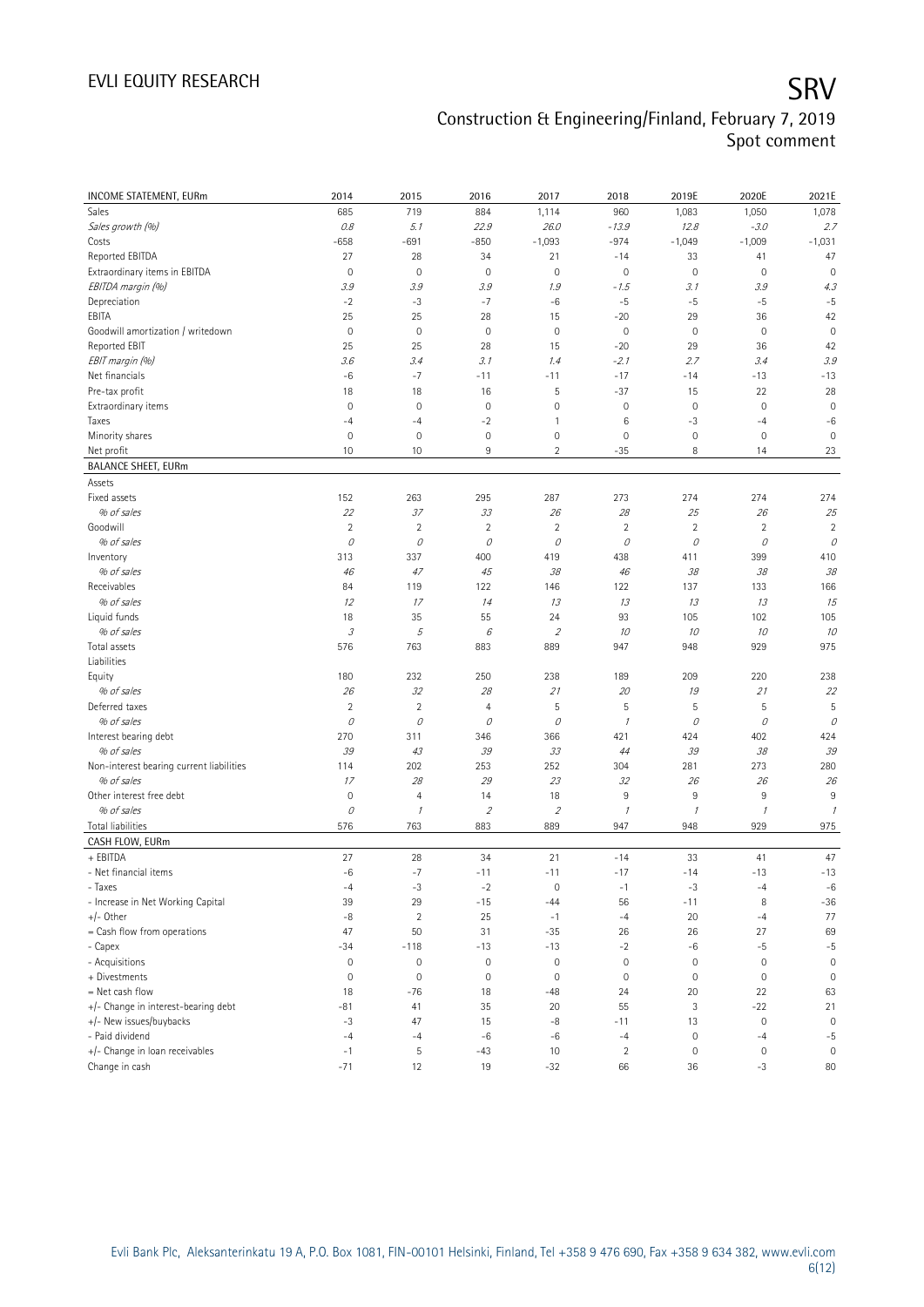| <b>KEY FIGURES</b>                                | 2015             | 2016             | 2017             | 2018             | 2019E            | 2020E            | 2021E            |
|---------------------------------------------------|------------------|------------------|------------------|------------------|------------------|------------------|------------------|
| M-cap                                             | 184              | 322              | 214              | 132              | 113              | 113              | 113              |
| Net debt                                          | 276              | 291              | 343              | 328              | 319              | 300              | 319              |
| Enterprise value                                  | 460              | 611              | 555              | 458              | 430              | 412              | 431              |
| Sales                                             | 719              | 884              | 1,114            | 960              | 1,083            | 1,050            | 1,078            |
| EBITDA                                            | 28               | 34               | 21               | $-14$            | 33               | 41               | 47               |
| EBIT                                              | 25               | 28               | 15               | $-20$            | 29               | 36               | 42               |
| Pre-tax                                           | 18               | 16               | 5                | $-37$            | 15               | 22               | 28               |
| Earnings                                          | 10               | 9                | $\overline{2}$   | $-35$            | 8                | 14               | 23               |
| Book value                                        | 231              | 252              | 240              | 191              | 212              | 222              | 240              |
| Valuation multiples                               |                  |                  |                  |                  |                  |                  |                  |
| EV/sales                                          | 0.6              | 0.7              | 0.5              | 0.5              | 0.4              | 0.4              | 0.4              |
| EV/EBITDA                                         | 16.5             | 17.9             | 26.3             | $-31.8$          | 13.0             | 10.1             | 9.2              |
| EV/EBITA                                          | 18.8             | 22.2             | 36.1             | $-23.3$          | 15.0             | 11.6             | 10.3             |
| EV/EBIT                                           | 18.8             | 22.2             | 36.1             | $-23.3$          | 15.0             | 11.6             | 10.3             |
| EV/operating cash flow                            | 9.3              | 19.7             | $-16.0$          | 12.0             | 25.6             | 9.9              | 231.7            |
| EV/cash earnings                                  | 25.6             | 29.3             | 55.7             | $-14.0$          | 26.4             | 18.0             | 15.6             |
| P/E                                               | 19.2             | 35.1             | 108.6            | $-3.8$           | 14.4             | 8.1              | 5.0              |
| P/E excl. goodwill                                | 19.2             | 35.1             | 108.6            | $-3.8$           | 14.4             | 8.1              | 5.0              |
| P/B                                               | 0.8              | 1.3              | 0.9              | 0.7              | 0.5              | 0.5              | 0.5              |
| P/sales                                           | 0.3              | 0.4              | 0.2              | 0.1              | 0.1              | 0.1              | 0.1              |
| P/CF                                              | 3.7              | 10.4             | $-6.2$           | 3.5              | 6.7              | 2.7              | 60.9             |
| Target EV/EBIT                                    | 0.0              | 0.0              | 0.0              | 0.0              | 15.2             | 11.7             | 10.4             |
| Target P/E                                        | 0.0              | 0.0              | $0.0$            | 0.0              | 15.2             | 8.6              | 5.3              |
| Target P/B                                        | 0.0              | 0.0              | 0.0              | 0.0              | 0.6              | 0.5              | 0.5              |
| Per share measures                                |                  |                  |                  |                  |                  |                  |                  |
| Number of shares                                  |                  |                  |                  |                  |                  |                  |                  |
| Number of shares (diluted)                        | 59,325<br>59,325 | 59,500<br>59,500 | 59,500<br>59,500 | 59,581<br>59,581 | 59,581<br>59,581 | 59,581<br>59,581 | 59,581<br>59,581 |
| EPS                                               | 0.16             | 0.15             | 0.03             | $-0.59$          | 0.13             | 0.23             | 0.38             |
|                                                   | 0.16             | 0.15             | 0.03             | $-0.59$          | 0.13             | 0.23             | 0.38             |
| EPS excl. goodwill<br>Cash EPS                    | 0.30             | 0.35             | 0.17             | $-0.55$          | 0.27             | 0.38             | 0.46             |
| Operating cash flow per share                     | 0.84             | 0.52             | $-0.59$          | 0.64             | 0.28             | 0.70             | 0.03             |
| Capital employed per share                        | 5.08             | 5.55             | 6.56             | 5.64             | 5.84             | 5.70             | 6.32             |
|                                                   |                  |                  |                  |                  |                  | 3.73             | 4.03             |
| Book value per share<br>Book value excl. goodwill | 3.90<br>3.87     | 4.25<br>4.22     | 4.03<br>4.01     | 3.21<br>3.18     | 3.56<br>3.53     | 3.71             | 4.01             |
|                                                   | 0.10             | 0.10             | 0.06             | 0.00             | 0.06             | 0.08             |                  |
| Dividend per share                                | 61.8             | 64.5             | 180.9            | 0.0              | 45.5             | 34.3             | 0.11<br>30.0     |
| Dividend payout ratio, %                          | 3.2              | 1.8              | 1.7              | 0.0              | 3.2              | 4.2              | 6.0              |
| Dividend yield, %                                 |                  |                  |                  |                  |                  |                  |                  |
| Efficiency measures                               |                  |                  |                  |                  |                  |                  |                  |
| ROE                                               | 4.7              | 3.8              | 0.8              | $-16.2$          | 3.9              | 6.4              | 9.8              |
| ROCE                                              | 5.1              | 5.2              | 2.9              | $-2.8$           | 5.4              | 6.5              | 7.3              |
| Financial ratios                                  |                  |                  |                  |                  |                  |                  |                  |
| Capex/sales, %                                    | 16.5             | 1.5              | 1.2              | 0.2              | 0.5              | 0.5              | 0.5              |
| Capex/depreciation excl. goodwill,%               | 3,408.1          | 199.0            | 236.8            | 43.4             | 121.5            | 95.0             | 104.5            |
| Net debt/EBITDA, book-weighted                    | 9.9              | 8.5              | 16.2             | $-22.8$          | 9.6              | 7.4              | 6.8              |
| Debt/equity, market-weighted                      | 1.7              | 1.1              | 1.7              | 3.2              | 3.7              | 3.6              | 3.7              |
| Equity ratio, book-weighted                       | 33.3             | 30.6             | 29.0             | 21.4             | 23.7             | 25.4             | 26.1             |
| Gearing                                           | 1.19             | 1.16             | 1.44             | 1.74             | 1.52             | 1.37             | 1.34             |
| Number of employees, average                      | 1,008            | 1,081            | 1,108            | 1,057            | 1,057            | 1,057            | 1,057            |
| Sales per employee, EUR                           | 713,492          | 817,761          | 1,005,505        | 907,852          | 1,024,157        | 993,378          | 1,019,811        |
| EBIT per employee, EUR                            | 24,306           | 25,532           | 13,899           | $-18,638$        | 27,147           | 33,679           | 39,468           |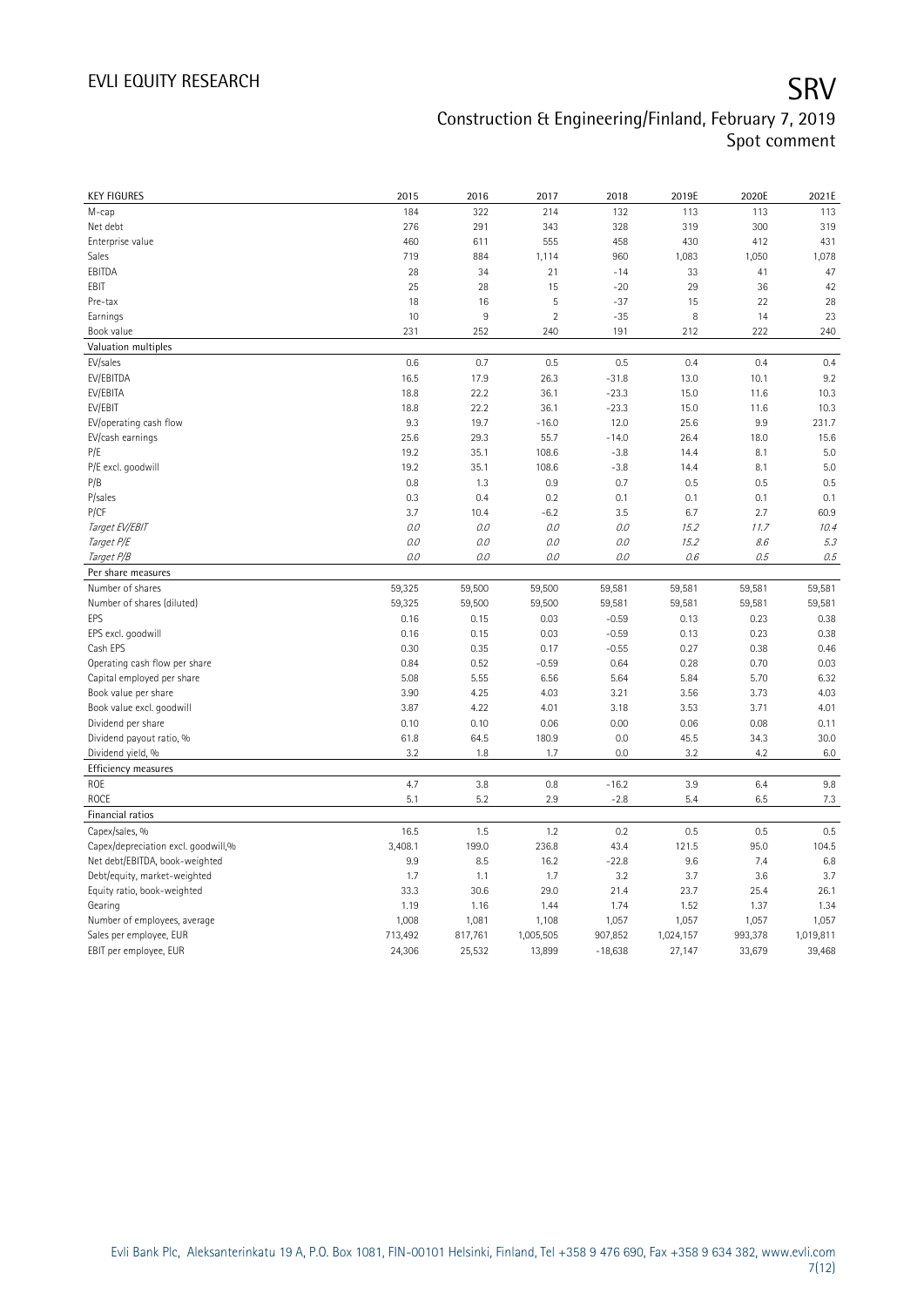### EVLI EQUITY RESEARCH SRV Construction & Engineering/Finland, February 7, 2019 Spot comment

COMPANY DESCRIPTION: SRV is a Finnish project management contractor who develops and builds commercial and business premises, residential units as well as infrastructure and logistics projects. The company operates in Finland, Russia and Estonia.

### INVESTMENT CASE:

| <b>OWNERSHIP STRUCTURE</b>                 | <b>SHARES</b> | <b>EURm</b> | 0/0   |
|--------------------------------------------|---------------|-------------|-------|
| Kolpi Investments Oy                       | 11,505,457    | 21.860      | 19.3% |
| Kokkila Timo Tapani                        | 7,617,216     | 14.473      | 12.8% |
| Kokkila Tuomas                             | 6,494,422     | 12.339      | 10.9% |
| Kokkila Lauri                              | 6,494,422     | 12.339      | 10.9% |
| Tiiviste-Group Oy                          | 6,411,821     | 12.182      | 10.8% |
| Nordea Life Insurance Finland Ltd.         | 1,234,843     | 2.346       | 2.1%  |
| The State Pension Fund                     | 1,170,000     | 2.223       | 2.0%  |
| Ilmarinen Mutual Pension Insurance Company | 962,822       | 1.829       | 1.6%  |
| SRV Yhtiöt Oyj                             | 918,599       | 1.745       | 1.5%  |
| OP-Suomi Value fund                        | 843,251       | 1.602       | 1.4%  |
| Ten largest                                | 43,652,853    | 82.940      | 73%   |
| Residual                                   | 15,928,123    | 30.263      | 27%   |
| Total                                      | 59,580,976    | 113.204     | 100%  |

| EARNINGS CALENDAR |                       |
|-------------------|-----------------------|
| April 25, 2019    | Q1 report             |
| July 17, 2019     | Q <sub>2</sub> report |
| October 31, 2019  | Q <sub>3</sub> report |
|                   |                       |
| OTHER EVENTS      |                       |

| COMPANY MISCELLANEOUS |                            |
|-----------------------|----------------------------|
| CEO: Juha Pekka Ojala | Tarvonsalmenkatu 15, Espoo |
| CFO: Ilkka Pitkänen   | Tel: +358 20 145 5200      |
| IR:                   |                            |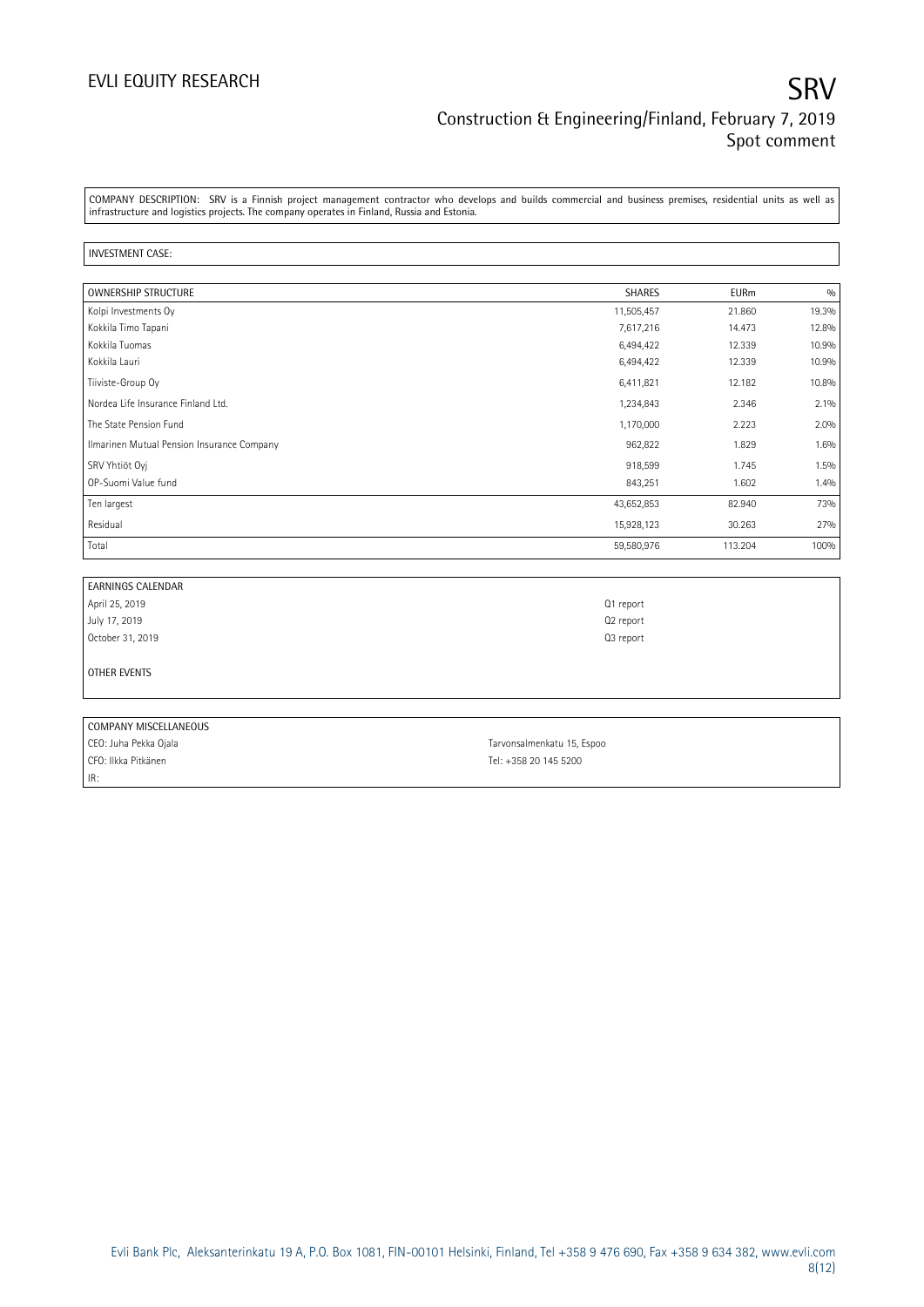DEFINITIONS

| P/E                                                                                                       | EPS                                                                                                     |  |  |
|-----------------------------------------------------------------------------------------------------------|---------------------------------------------------------------------------------------------------------|--|--|
| Price per share                                                                                           | Profit before extraordinary items and taxes<br>$-$ income taxes + minority interest<br>Number of shares |  |  |
| Earnings per share                                                                                        |                                                                                                         |  |  |
|                                                                                                           |                                                                                                         |  |  |
|                                                                                                           |                                                                                                         |  |  |
| P/Sales                                                                                                   | <b>DPS</b>                                                                                              |  |  |
| Market cap                                                                                                | Dividend for the financial period per share                                                             |  |  |
| Sales                                                                                                     |                                                                                                         |  |  |
|                                                                                                           |                                                                                                         |  |  |
| P/BV                                                                                                      | <b>CEPS</b>                                                                                             |  |  |
| Price per share                                                                                           | Gross cash flow from operations                                                                         |  |  |
|                                                                                                           | Number of shares                                                                                        |  |  |
| Shareholders' equity + taxed provisionsper share                                                          |                                                                                                         |  |  |
|                                                                                                           |                                                                                                         |  |  |
| P/CF                                                                                                      | EV/Share                                                                                                |  |  |
| Price per share                                                                                           | Enterprise value<br>Number of shares                                                                    |  |  |
| Operating cash flow per share                                                                             |                                                                                                         |  |  |
|                                                                                                           |                                                                                                         |  |  |
| EV (Enterprise value)                                                                                     | Sales/Share                                                                                             |  |  |
| $\textsf{Market cap} + \textsf{net debt} + \textsf{minority} \textsf{interest} \textsf{ at market value}$ | Sales                                                                                                   |  |  |
| - share of associated companies at market value                                                           | Number of shares                                                                                        |  |  |
|                                                                                                           |                                                                                                         |  |  |
| Net debt                                                                                                  | EBITDA/Share                                                                                            |  |  |
| Interest bearing debt - financial assets                                                                  | Earnings before interest, tax, depreciation and amortisation                                            |  |  |
|                                                                                                           |                                                                                                         |  |  |
|                                                                                                           | Number of shares                                                                                        |  |  |
| EV/Sales                                                                                                  | EBIT/Share                                                                                              |  |  |
|                                                                                                           |                                                                                                         |  |  |
| Enterprise value                                                                                          | Operating profit                                                                                        |  |  |
| Sales                                                                                                     | Number of shares                                                                                        |  |  |
| EV/EBITDA                                                                                                 | EAFI/Share                                                                                              |  |  |
|                                                                                                           | Pretax profit                                                                                           |  |  |
| Enterprise value                                                                                          |                                                                                                         |  |  |
| Earnings before interest, tax, depreciation and amortisation                                              | Number of shares                                                                                        |  |  |
|                                                                                                           |                                                                                                         |  |  |
| EV/EBIT                                                                                                   | Capital employed/Share                                                                                  |  |  |
| Enterprise value                                                                                          | Total assets - non interest bearing debt<br>Number of shares                                            |  |  |
| Operating profit                                                                                          |                                                                                                         |  |  |
|                                                                                                           |                                                                                                         |  |  |
| Div yield, %                                                                                              | Total assets                                                                                            |  |  |
| Dividend per share                                                                                        | Balance sheet total                                                                                     |  |  |
| Price per share                                                                                           |                                                                                                         |  |  |
|                                                                                                           |                                                                                                         |  |  |
| Payout ratio, %                                                                                           | Interest coverage (x)                                                                                   |  |  |
| <b>Total dividends</b>                                                                                    | Operating profit                                                                                        |  |  |
| Earnings before extraordinary items and taxes - income taxes + minority interest                          | Financial items                                                                                         |  |  |
|                                                                                                           |                                                                                                         |  |  |
| Net cash/Share                                                                                            | Asset turnover (x)                                                                                      |  |  |
| Financial assets $-$ interest bearing debt                                                                | Turnover                                                                                                |  |  |
| Number of shares                                                                                          | Balance sheet total (average)                                                                           |  |  |
|                                                                                                           |                                                                                                         |  |  |
| ROA, %                                                                                                    |                                                                                                         |  |  |
|                                                                                                           | Debt/Equity, %                                                                                          |  |  |
| Operating profit $+$ financial income $+$ extraordinary items                                             | Interest bearing debt                                                                                   |  |  |
| Balance sheet total - interest free short term debt                                                       | Shareholders' equity + minority interest + taxed provisions                                             |  |  |
| $-$ long term advances received and accounts payable (average)                                            |                                                                                                         |  |  |
|                                                                                                           |                                                                                                         |  |  |
| ROCE, %                                                                                                   | Equity ratio, %                                                                                         |  |  |
| Profit before extraordinary items + interest expenses + other financial costs                             | Shareholders' equity $+$ minority interest $+$ taxed provisions<br>Total assets - interest free loans   |  |  |
| Balance sheet total - noninterest bearing debt (average)                                                  |                                                                                                         |  |  |
|                                                                                                           |                                                                                                         |  |  |
| ROE, %                                                                                                    | CAGR, %                                                                                                 |  |  |
| Profit before extraordinary items and taxes - income taxes                                                | Cumulative annual growthrate $=$ Average growthper year                                                 |  |  |
| Shareholders' equity + minority interest + taxed provisions (average)                                     |                                                                                                         |  |  |
|                                                                                                           |                                                                                                         |  |  |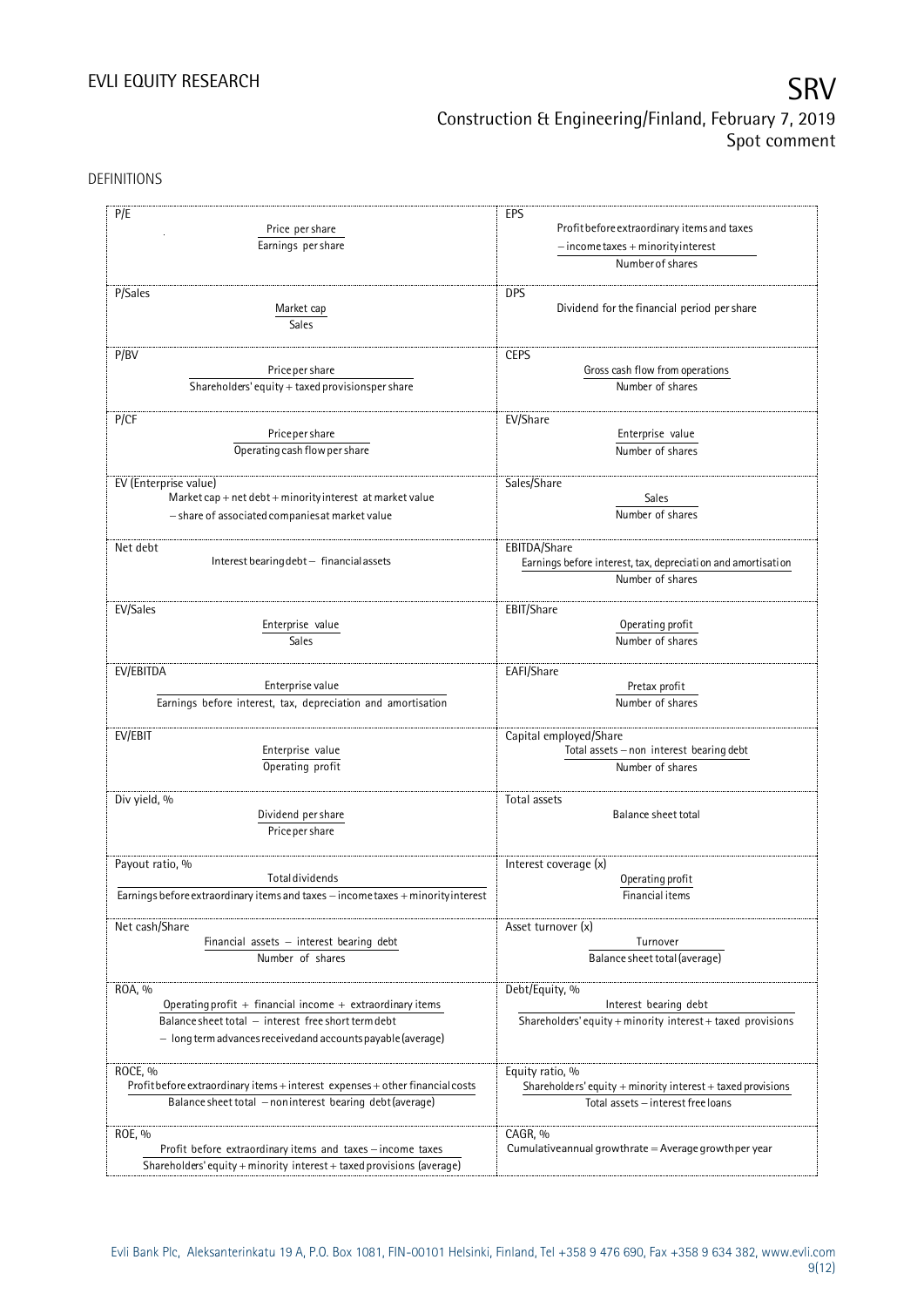### Important Disclosures

Evli Research Partners Plc ("ERP") uses 12-month target prices. Target prices are defined by utilizing analytical techniques based on financial theory including (but not limited to) discounted cash flow analysis and comparative valuation. The selection of valuation methods depends on different circumstances. Target prices may be altered on the basis of new information coming to light in the underlying company or changes in interest rates, changes in foreign exchange rates, other securities prices or market indices or outlook for the aforementioned factors or other factors that may change the conditions of financial markets. Recommendations and changes by analysts are available at <https://research.evli.com/JasperAllModels.action?authParam=key;461&authParam=x;G3rNagWrtf7K&authType=3> Investment recommendations are defined as follows: Target price compared to share price Recommendation<br>  $\leq 10\%$  $\langle 5, 10, 10 \rangle$  SELL<br>  $\langle -10, 1, 10 \rangle$   $\langle 6, 10 \rangle$   $\langle 10, 10 \rangle$  $-10 - (+10) \%$  HOL<br>  $> 10 \%$  RIJY  $> 10\%$ ERP's investment recommendation of the analyzed company is updated at least 2 timer per year. 60% 53% 50% 39% 40% 30% 20% 8% 10% 0% Sell Hold Buy

The graph above shows the distribution of ERP's recommendations of companies under coverage in 1st of February 2019. If recommendation is not given, it is not mentioned here.

### Name(s) of the analyst(s): Salokivi

This research report has been prepared by Evli Research Partners Plc ("ERP" or "Evli Research"). ERP is a subsidiary of Evli Bank Plc. Production of the investment recommendation has been concluded on 7.2.2019, 8:00. This report has been published on 7.2.2019, 8:15.

None of the analysts contributing to this report, persons under their guardianship or corporations under their control have a position in the shares of the company or related securities.

The date and time for any price of financial instruments mentioned in the recommendation refer to the previous trading day's closing price(s) unless otherwise stated in the report.

Each analyst responsible for the content of this report assures that the expressed views accurately reflect the personal views of each analyst on the covered companies and securities. Each analyst assures that (s)he has not been, nor are or will be, receiving direct or indirect compensation related to the specific recommendations or views contained in this report.

Companies in the Evli Group, affiliates or staff of companies in the Evli Group, may perform services for, solicit business from, hold long or short positions in, or otherwise be interested in the investments (including derivatives) of any company mentioned in the publication or report.

Neither ERP nor any company within the Evli Group have managed or co-managed a public offering of the company's securities during the last 12 months prior to, received compensation for investment banking services from the company during the last 12 months prior to the publication of the research report.

ERP may pursue an assignment from the issuer(s) of the financial instruments mentioned in the recommendation or this report. These assignments may have a limited economic or financial impact on ERP and/or Evli. Under such assignments ERP may perform services including, but not limited to, arranging investor meetings or –events, investor relations communication advisory and production of research material.

ERP has signed an agreement with the issuer of the financial instruments mentioned in the recommendation, which includes production of research reports. This assignment has a limited economic and financial impact on ERP and/or Evli. Under the assignment ERP performs services including, but not limited to,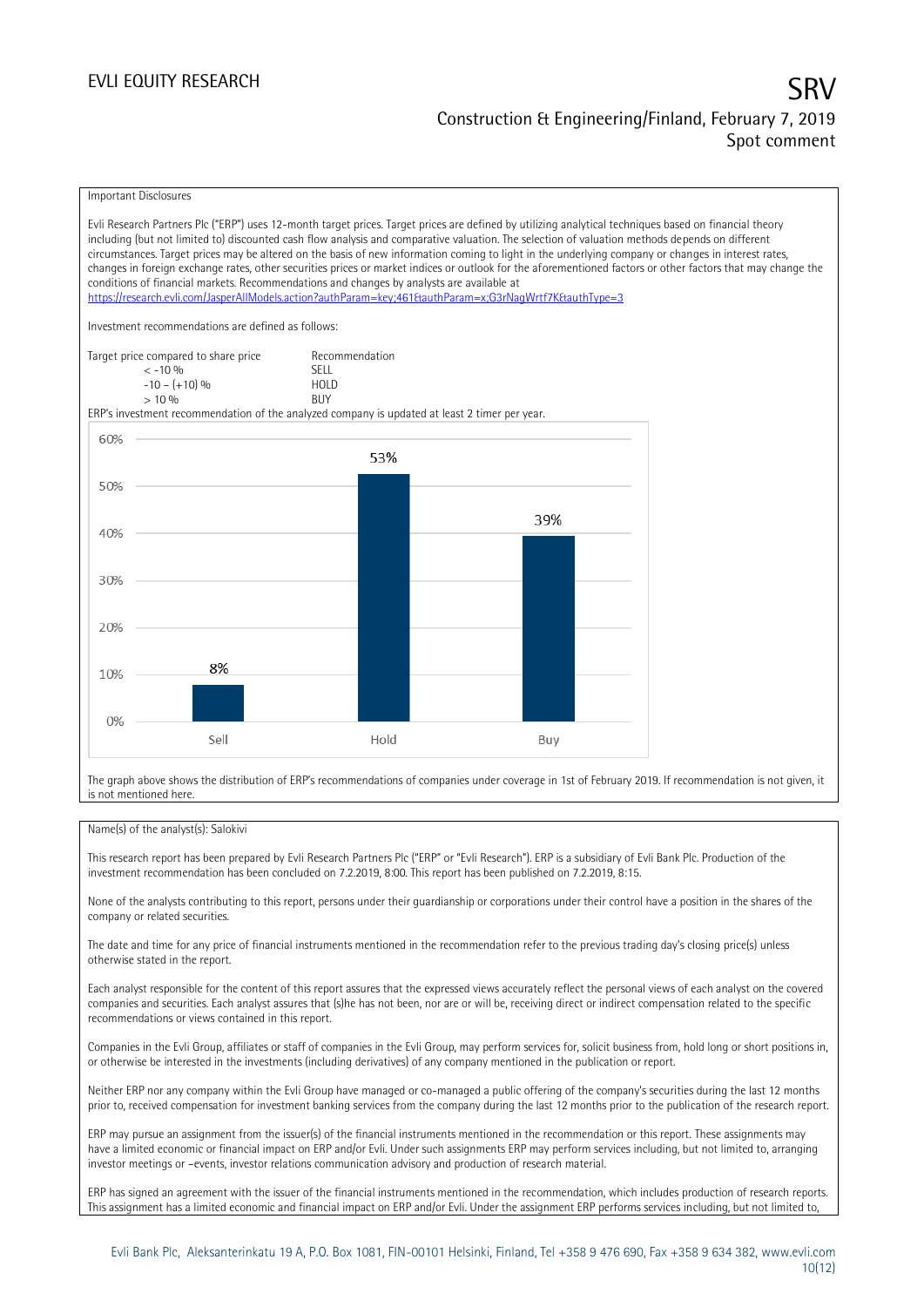arranging investor meetings or –events, investor relations communication advisory and production of research material.

ERP or another company within the Evli Group does not have an agreement with the company to perform market making services.

For the prevention and avoidance of conflicts of interests with respect to this report, there is an information barrier (Chinese wall) between Investment Research and Corporate Finance units concerning unpublished investment banking services to the company. The remuneration of the analyst(s) is not tied directly or indirectly to investment banking transactions performed by Evli Bank Plc or any company within Evli Group.

This report has not been disclosed to the company prior to its dissemination.

This report is provided and intended for informational purposes only and may not be used or considered under any circumstances as an offer to sell or buy any securities or as advice to trade any securities.

This report is based on sources ERP considers to be correct and reliable. The sources include information providers Reuters and Bloomberg, stock-exchange releases from the companies and other company news, Statistics Finland and articles in newspapers and magazines. However, ERP does not guarantee the materialization, correctness, accuracy or completeness of the information, opinions, estimates or forecasts expressed or implied in the report. In addition, circumstantial changes may have an influence on opinions and estimates presented in this report. The opinions and estimates presented are valid at the moment of their publication and they can be changed without a separate announcement. Neither ERP nor any company within the Evli Group are responsible for amending, correcting or updating any information, opinions or estimates contained in this report. Neither ERP nor any company within the Evli Group will compensate any direct or consequential loss caused by or derived from the use of the information represented in this publication.

All information published in this report is for the original recipient's private and internal use only. ERP reserves all rights to the report. No part of this publication may be reproduced or transmitted in any form or by any means, electronic, mechanical, photocopying, recording or otherwise, or stored in any retrieval system of any nature, without the written permission of ERP.

This report or its copy may not be published or distributed in Australia, Canada, Hong Kong, Japan, New Zealand, Singapore or South Africa. The publication or distribution of this report in certain other jurisdictions may also be restricted by law. Persons into whose possession this report comes are required to inform themselves about and to observe any such restrictions.

Evli Bank Plc is not registered as a broker-dealer with the U. S. Securities and Exchange Commission ("SEC"), and it and its analysts are not subject to SEC rules on securities analysts' certification as to the currency of their views reflected in the research report. Evli Bank is not a member of the Financial Industry Regulatory Authority ("FINRA"). It and its securities analysts are not subject to FINRA's rules on Communications with the Public and Research Analysts and Research Reports and the attendant requirements for fairness, balance and disclosure of potential conflicts of interest. This research report is only being offered in U.S. by Auerbach Grayson & Company, LLC (Auerbach Grayson) to Major U.S. Institutional Investors and is not available to, and should not be used by, any U.S. person or entity that is not a Major U.S. Institutional Investor. Auerbach Grayson is a broker-dealer registered with the U.S. Securities and Exchange Commission and is a member of the FINRA. U.S. entities seeking more information about any of the issuers or securities discussed in this report should contact Auerbach Grayson. The securities of non-U.S. issuers may not be registered with or subject to SEC reporting and other requirements.

ERP is not a supervised entity but its parent company Evli Bank Plc is supervised by the Finnish Financial Supervision Authority.